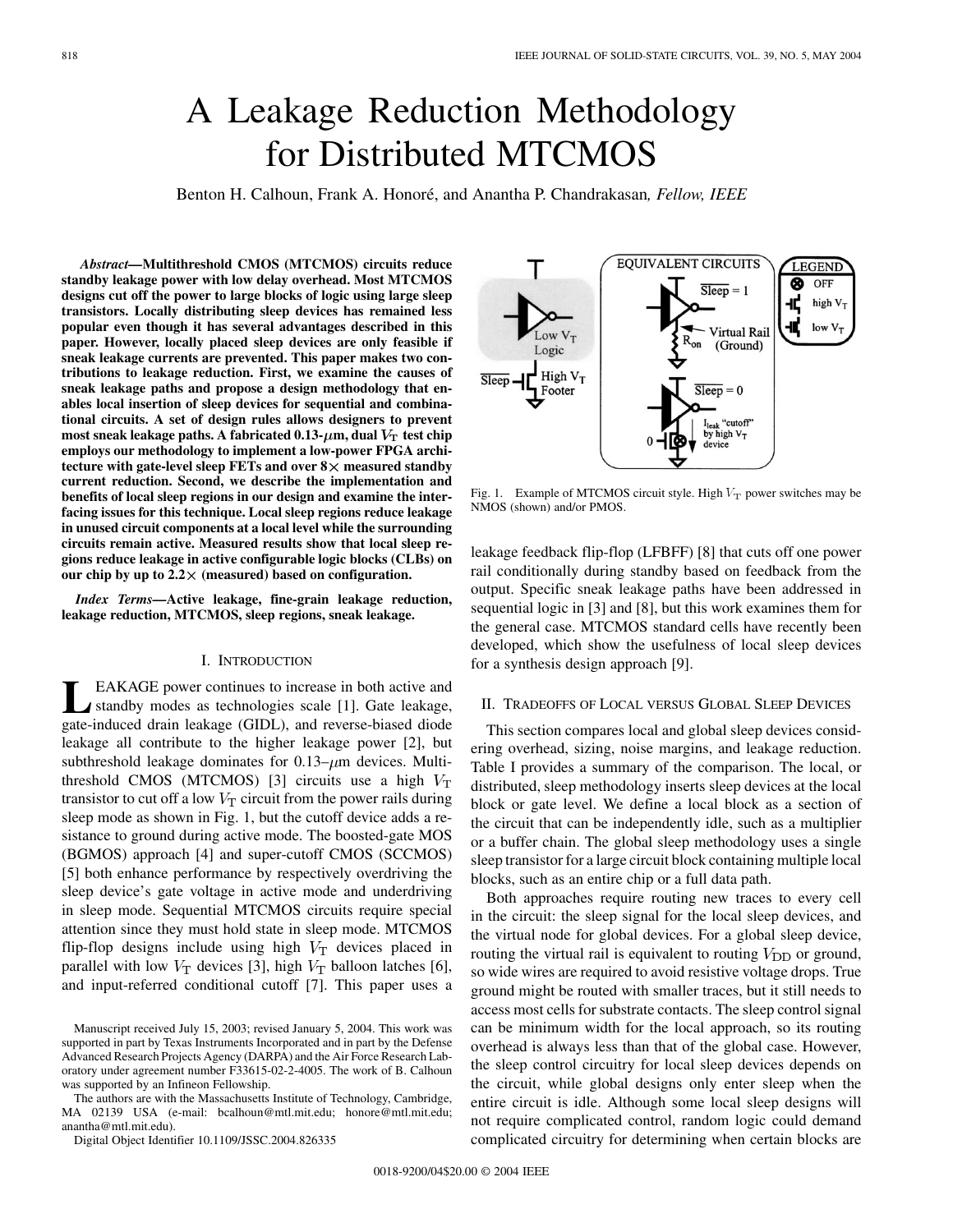| <b>Comparison Point</b>                                           | Favored<br>Approach | Reason                                                                           |
|-------------------------------------------------------------------|---------------------|----------------------------------------------------------------------------------|
| Routing Overhead                                                  | Local               | sleep control signal routing less critical and<br>smaller than virtual rail      |
| Control Logic Area Overhead                                       | Global              | local sleep regions require control for when<br>to turn on/off                   |
| Less Total Optimum Sleep Width<br>(Greater Savings in Full Sleep) | Global              | more opportunity for sharing width across<br>mutally exclusive discharge regions |
| Ease of Sizing Sleep Devices                                      | Local               | Delay depends only on critical path and not<br>on offpath discharge patterns     |
| Noise Margins                                                     | Local               | global has larger, data-dependent virtual rail<br>bounce                         |
| Shutdown Flexibility (Active<br>Leakage Savings)                  | Local               | global can only turn off when entire circuit<br>is idle                          |

TABLE I GLOBAL VERSUS LOCAL SLEEP DEVICES SUMMARY



Fig. 2. Example of a 32-bit parity checker using global (left) and local (right) sleep methodologies. In practice, global blocks are often much bigger.

in sleep. This overhead makes the local approach impractical for some circuits. However, most low-power designs already employ clock-gating methods for reducing active power [\[10](#page-7-0)]. Clock-gating already requires signals that indicate when certain blocks are idle, so the presence of such signals could reduce the additional overhead for local sleep regions.

Let us define the optimum sleep size as the minimum sleep device width for which a circuit never exceeds a given delay. Suppose a circuit has optimum sleep devices distributed locally. Summing these widths gives a suboptimum global sleep device because, by superposition, the summed width is guaranteed to meet or exceed the performance of the local version even if all the gates discharge at once. Reducing the global sleep width is possible based on mutually exclusive discharge patterns of different gates or blocks [[11](#page-7-0)]. Thus, for the same delay penalty, the optimum global sleep device is always smaller than the sum of optimum local sleep widths. The optimum global approach consequently reduces leakage current more than the local approach when the *entire chip* is asleep.



Fig. 3. Critical path from the 32-bit parity checker. Simulations of the entire parity checker in Fig. 4 and Fig. 5 measure delay through this path. Although unrelated nodes may switch, the 0 nodes shown above remain at 0 in all simulations.

Optimum global sleep devices are smaller, but their optimum size is difficult to determine. *Virtual rail bounce* is the primary cause of the sizing problem. Active mode current creates an IR drop across the on resistance  $(R_{on}$  in Fig. 1) of the NMOS sleep device that raises the virtual ground voltage by an amount  $V_x$ . An analogous result occurs for a PMOS sleep device and a virtual power rail. This rail bounce slows the output high-to-low transition by reducing  $V_{\text{GS}}$  of the discharging, low  $V_{\text{T}}$  NMOS from  $V_{\text{DD}}$  to  $V_{\text{DD}} - V_{\text{x}}$ , and by raising its  $V_{\text{T}}$  through the body effect since  $V_{SB} = V_x$ . In deep-submicron devices, the lower  $V_{DS}$  will further reduce the discharge current because of drain-induced barrier lowering (DIBL).

For local sleep devices, exhaustive simulations can easily show that a gate or local block will always meet a given timing specification. The same guarantee becomes difficult to offer for large blocks without comprehensive simulation because the total circuit delay depends on the current drawn by the entire chip. The 32-bit parity checker in Fig. 2 provides a simple example to illustrate the effects of virtual rail bounce on local-style (right) and global-style (left) sleep devices. The parity checker is really a local block by our definition, but it behaves like a global block relative to the case with sleep devices in each gate. The local-style sleep devices are sized so that the slowest transition of each XOR gate is slowed by less than 20%, so the total delay penalty (average of all transitions) is close to 10%.

Fig. 3 shows a critical path through the parity checker. For the following simulations, the critical path acts as a buffer chain because the second inputs to the XOR gates are always 0 as shown. Fig. 4 shows a simulation of the global-style parity circuit in which two vectors are applied to the inputs. Vector 1  $(0 \times 00\,000\,001)$  activates only the critical path, and Vector 2 exercises the critical path and switches some of the off-path gates.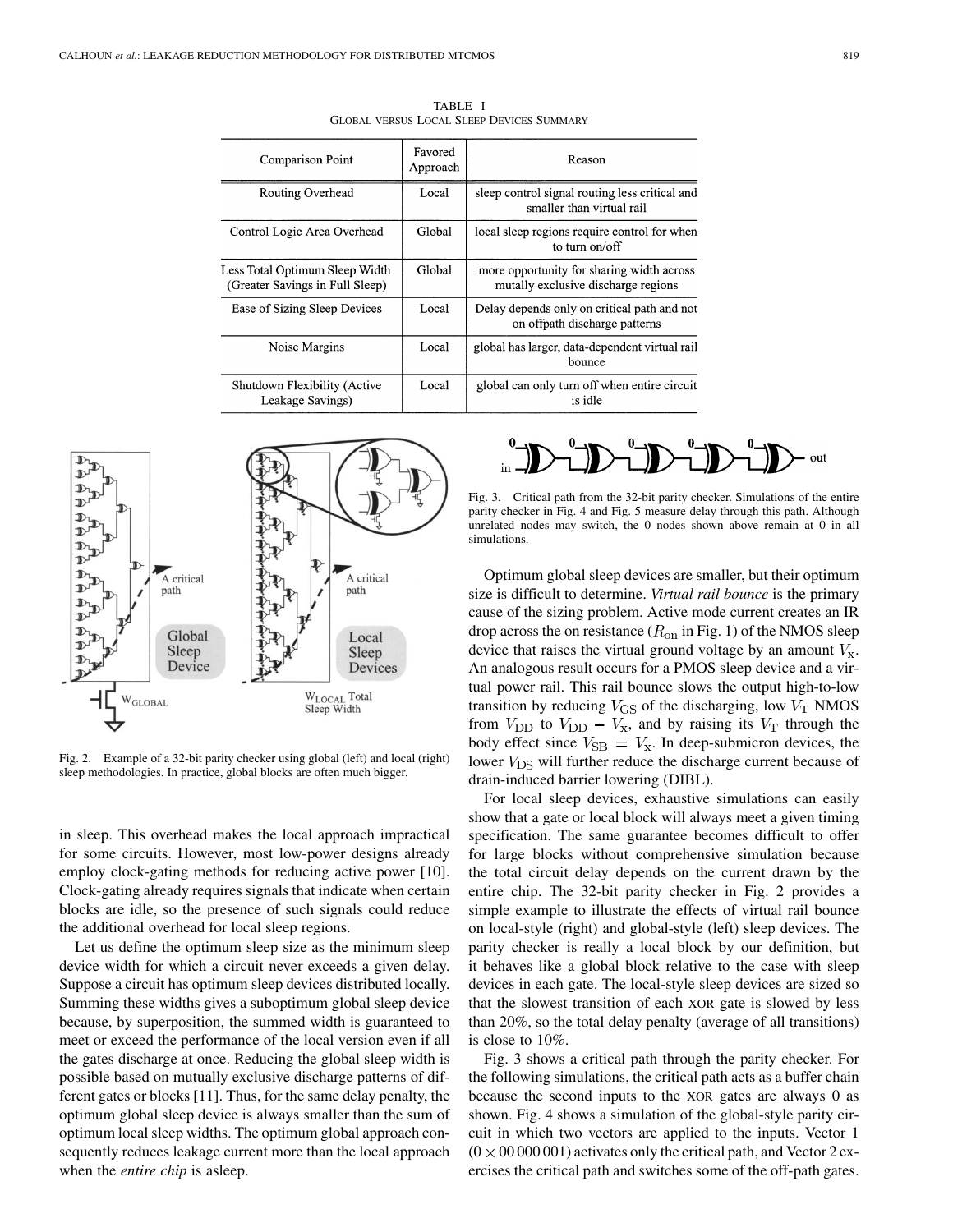

Fig. 4. Simulation of the 32-bit parity checker showing delay along the critical path in Fig. 3. The amount of virtual ground bounce for global-style sleep depends on the sleep device size ( $W_{\text{GLOBAL}}$ ) and on off-path data (Vector 1, Vector 2). Virtual bounce also decreases noise margins.



Fig. 5. Simulation results for the 32-bit parity checker showing delay penalty (average from two pulse edges) on the critical path from Fig. 3. For global-style sleep, delay depends on width and off-path data, so comprehensive simulation may be necessary to find worst case delay. For Vector 1, no other nodes are switching. Off-path nodes switch for vectors 2–4.

Clearly, the off-path switching causes a larger ground bounce. The large capacitance at the shared virtual rail filters the rail bounce so that its peak value is lower than might be expected. Although it decreases the delay, this filtering can have a negative effect since the resulting slow tailoff of the virtual bounce can affect future transitions. For circuits with a clock period close to the worst case delay, the tailoff can make delay depend on the previous transition. Fig. 5 shows that the critical path delay (average delay for the two edges of the pulse) depends strongly on the off-path data, whereas the local-style delay depends only on the critical path. The selected vectors do not necessarily show the worst case. Consequently, the worst case delay for global-style circuits is difficult to predict without accounting for all discharge patterns through comprehensive simulation.

Fig. 4 also illustrates how global sleep devices degrade noise margins in the closeup of the out signal. The voltage bounce that appears in the out signal of the simulation occurs at every node driven to 0, since the shared virtual ground node affects all devices. Clearly, this erosion of noise margins could lead to errors in sensitive circuits. Local sleep devices have better, more predictable noise margins [[12\]](#page-7-0) because their ground bounce depends on fewer discharging devices.

Local sleep devices offer a significant opportunity for leakage savings by using local sleep regions to turn off local blocks when they are idle. Thus, the circuit can remain active at a global level, but unused blocks will draw reduced leakage current. In general, the local approach is preferred for ease of design (standard cells [[9\]](#page-7-0)) or when local sleep regions can give active leakage savings that reduce total system leakage. The rest of this paper describes how to implement these local blocks without developing sneak leakage paths.

### III. SNEAK LEAKAGE PREVENTION

A *sneak leakage path* is any current path from  $V_{\text{DD}}$  to ground that continues to draw high current relative to a cutoff path during sleep mode. Sneak leakage paths can occur whenever an MTCMOS output node is connected electrically to another node with low impedance to a power rail. This electrical connection most often occurs through low  $V_T$  transmission gates, but sneak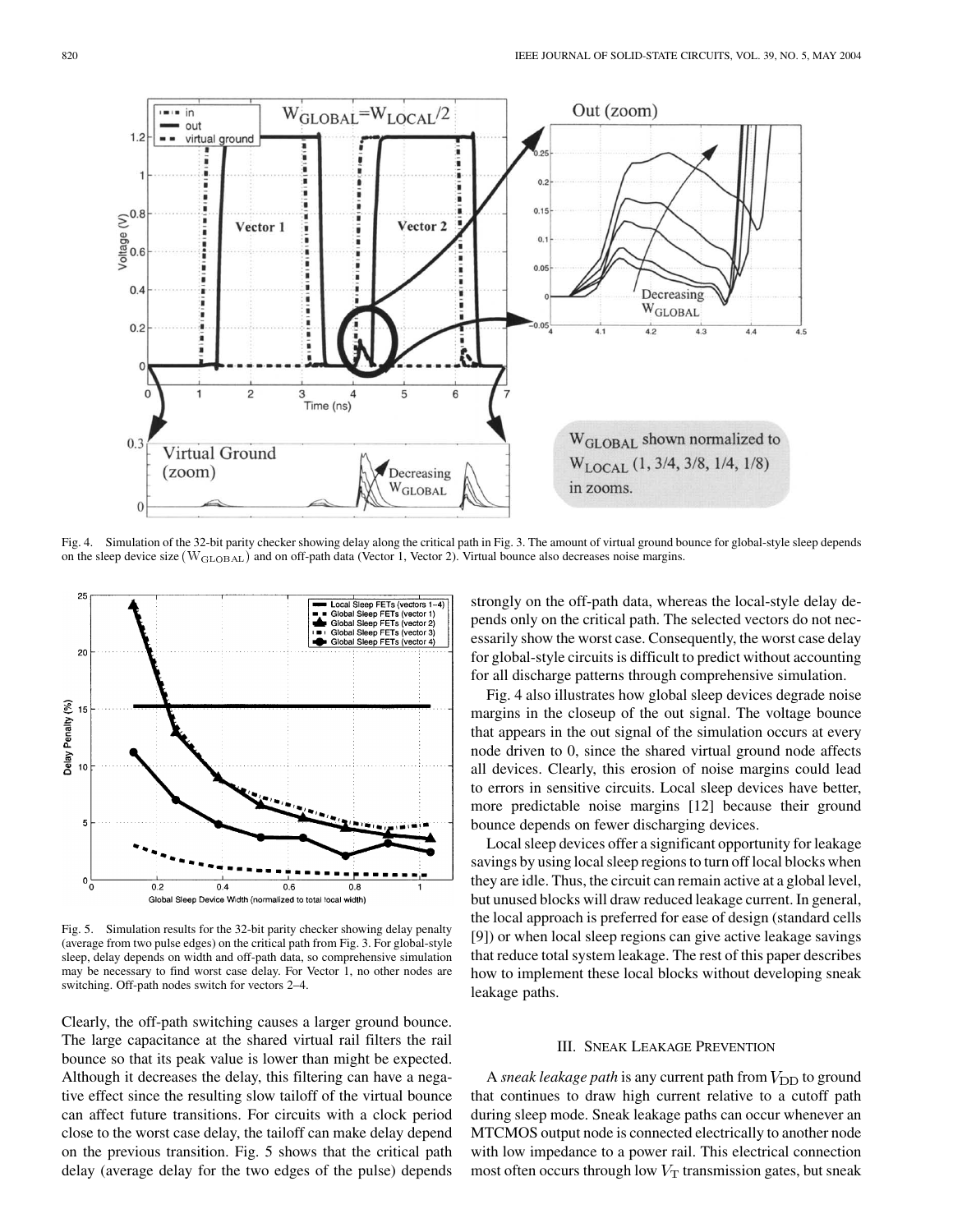

Fig. 6. Example of sneak leakage path at CMOS–MTCMOS interface. Path 1 occurs over several hierarchical levels and through several blocks. Path 1 is also data-dependent (in this example, the path disappears for  $A = B = 1$ ).

paths may also occur through structures such as clock-gated inverters and tri-state buffers. Formally, a sneak leakage path is a current path that flows from  $V_{\text{DD}}$  to ground through a set of "on" devices  $A$  and through a set of "off" devices  $B$ . Set  $B$ contains only low  $V_T$  devices, while Set **A** contains low and/or high  $V_T$  devices. Since the off devices are low  $V_T$ , the sneak leakage current is roughly an order of magnitude higher than other currents in the circuit, and floating nodes can drive them much higher. Even if Set  $B$  contains devices in series (stacks of low  $V_T$  devices), the leakage current remains higher than a current path through a high  $V_T$  device for 0.13- $\mu$ m CMOS. The higher leakage current lets a few sneak paths erode the savings achieved by cutting off many other paths, so sneak leakage paths are a prohibitive problem that must be prevented to make local sleep devices feasible.

It may seem unlikely that sneak paths would exist in a carefully designed circuit, but the term *sneak leakage* implies that they can be quite subtle. For example, Fig. 6 shows how sneak leakage paths can exist through many circuit blocks and over multiple layers of hierarchy. In the figure, MTCMOS logic on the critical path is XORed with high  $V_T$  logic off of the critical path. Since the circuits fall in three blocks, the designer might tie them together at the top level without considering the circuit-level problem. The example also shows that a sneak leakage path may exist in a data-dependent fashion, so simulation will not reveal the presence of the sneak path if the appropriate data vectors are never used. Fig. 7 shows the equivalent circuit for Path 1 from Fig. 6 for two values of A. When  $A = 1$ , the NMOS in I2 (I2.Mn) is off, so it limits the Path 1 current. When  $A = 0$ , I2. Mn is on, so the current path is gated only by parallel low  $V_T$ devices in T1.

This example illustrates an additional problem that can make sneak paths even more costly. So far, we have assumed that the node  $\overline{B}$  in Fig. 6 remains at 0 during sleep mode, but the impedance of Mn1 actually causes the voltage at  $\overline{B}$  to rise above 0 V during sleep. The floating node voltage increases current in T1 (T1.Mn), and may even turn that device on. Fig. 8 shows the normalized current on Path 1 from a simulation of the circuit in



Fig. 7. Equivalent circuits for Path 1 in Fig. 6 with  $A = 1$  (left) and  $A = 0$ (right).

Fig. 6. The first column shows the case where  $A = 1$ , so the sneak path is eliminated. The sneak path appears in the second column as  $\sim$ 10 $\times$  higher when  $\overline{B}$  is forced to 0 V for illustration. The third column shows the current for the unmodified circuit with  $A = 0$ . In this extreme example,  $\overline{B}$  settles to near  $V_{\text{DD}}$  and actually turns T1 on, increasing current by five orders of magnitude over the case where  $A = 1$ .

The basic structure of MTCMOS circuits suggests that sneak leakage paths can occur only where the sleep device(s) can be bypassed, at the interface between MTCMOS and CMOS type circuits  $[8]$  $[8]$ . A conservative approach to ensure that Set **B** always contains a high  $V_T$  device could use both polarities of the sleep devices for each MTCMOS gate without sharing any sleep devices. This approach incurs a large area penalty over the optimum sleep device size by using many unnecessary sleep devices. Proper design techniques can permit designers to approach the optimum sleep device size without allowing sneak leakage even in circuits using transmission gates for speed.

Fig. 9 provides four design rules for building MTCMOS circuits that prevent sneak leakage paths [[13\]](#page-7-0). While these rules are not comprehensive, they prevent the most common occurrences of sneak leakage paths. The circuits in the figure are simplified to illustrate each rule clearly, but the text describes examples of real cases. Rule 1 states that a shared output (through low  $V_T$  transmission gate) between a high  $V_T$  gate and an MTCMOS gate can be prevented by using both polarity sleep devices. This type of sneak leakage path might occur at the input of a flip-flop that has a high  $V_T$  feedback inverter. It also appears when MTCMOS logic on the critical path interfaces with high  $V_T$  logic off of the critical path through a transmission gate multiplexer. Rule 2 requires MTCMOS gates with shared outputs to have the same polarity sleep device(s). This type of sneak path can appear when a design is optimized for minimum leakage using both polarity sleep devices. For example, if a known input is applied to a circuit during sleep mode, then the outputs at every node are determined prior to asserting sleep. Local sleep devices can be selectively placed to force stacks of off devices at each logic stage for extra leakage reduction. Such a design approach could create the leakage path in Rule 2. Rule 3 states that a gate with a shared sleep device must have the same polarity sleep device(s) as the other gate. As previously mentioned, local sleep devices for gates with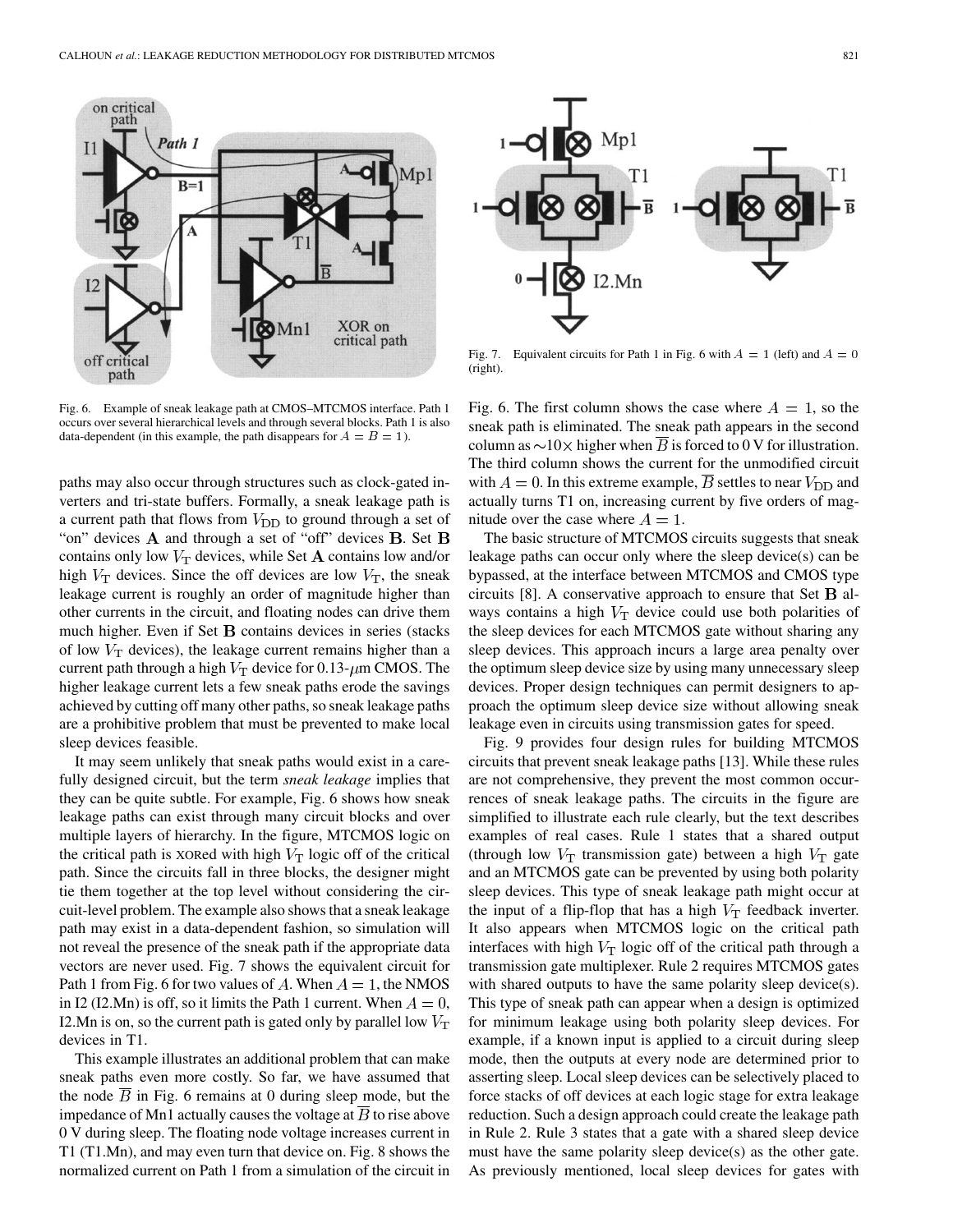

Fig. 8. Simulated current for Path 1 in Fig. 6, normalized. (I)  $A = 1$ . (II)  $A = 0$ ,  $\overline{B}$  forced to 0. (III)  $A = 0$ ,  $\overline{B}$  allowed to settle to its steady state value ( $\sim V_{\rm DD}$ ). In this extreme case, floating  $\overline{B}$  turns on the transmission gate. Right: simulation of floating node  $\overline{B}$ .

RULE 1: Any MTCMOS gate that shares an output with a high  $V_T$  CMOS gate or power rail needs to use both polarity sleep devices.



RULE 2: An MTCMOS gate that shares outputs with other MTCMOS gates must use the same polarity sleep device(s) as the other gates.



RULE 3: An MTCMOS gate sharing a sleep device with a gate having both polarity sleep devices must also have (or share) both polarity sleep devices.



RULE 4: Do not share sleep devices if the shared line connects outputs of multiple high  $V_T$  CMOS gates.



Fig. 9. Sneak leakage prevention rules illustrated with simplified examples. Arrows show the prevented leakage paths.

mutually exclusive discharge patterns can be shared to reduce area. If sleep device widths are optimized in this way and then Rule 1 violations are fixed, this type of sneak leakage path can occur. Rule 4 illustrates a sneak path for a circuit that complies with Rules 1–3. In this case, a sleep device is shared between two MTCMOS gates that in turn share outputs with high  $V_T$ gates. This path could arise if a designer tries to reduce area by sharing sleep devices for the input buffers to several flip-flops.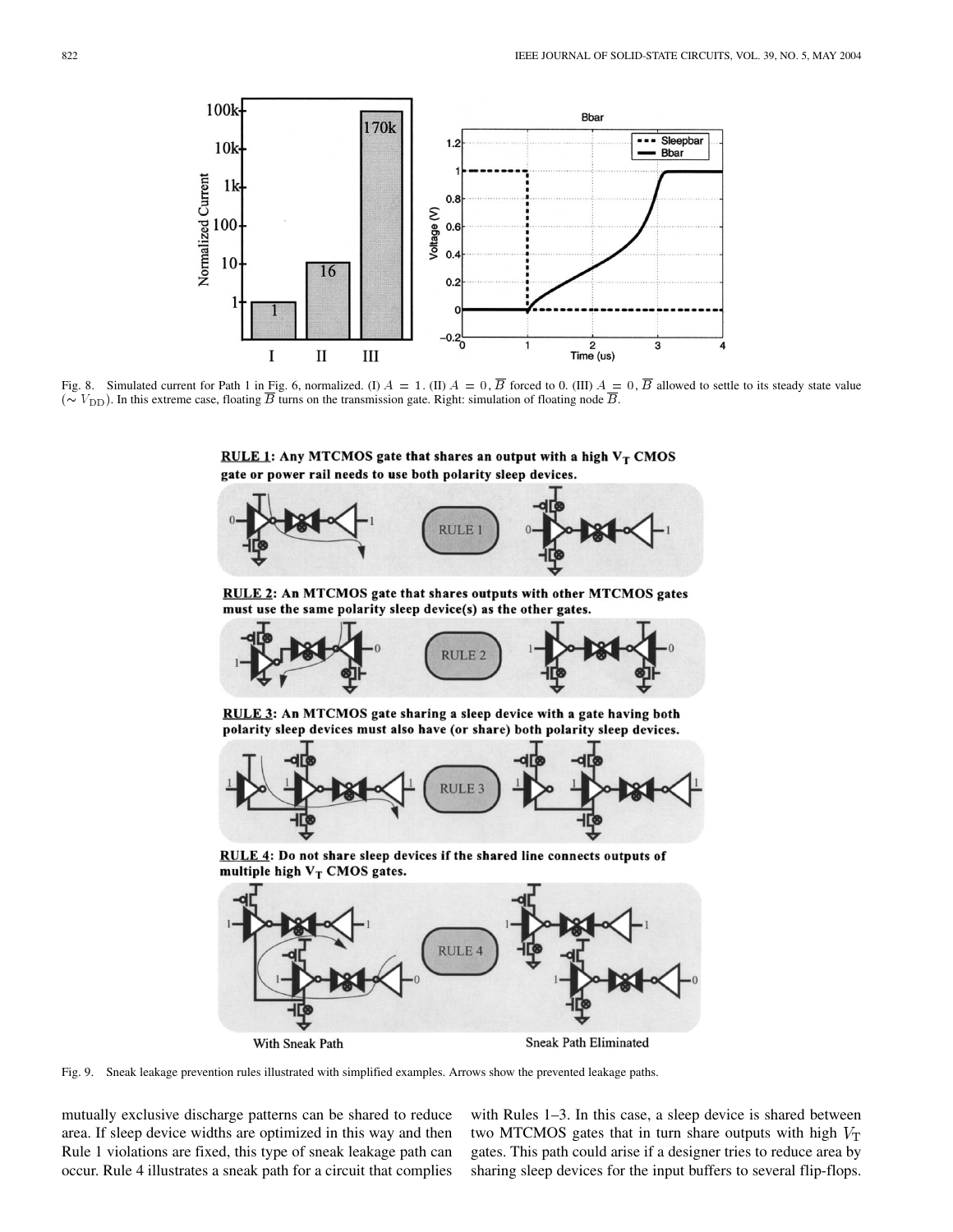

Fig. 10. FPGA test chip architecture and CLB architecture with local sleep regions (shaded).

Sleep devices should not be shared when they connect multiple high  $V_T$  outputs.

## IV. TEST CHIP

The analysis of sneak leakage presented above facilitated design of a 0.13- $\mu$ m, dual  $V_T$  test chip using sleep devices at the gate level. The two threshold voltages are about 100 mV apart for both NMOS and PMOS. The chip uses local sleep devices sized so that each local block sees less than 10% delay penalty for  $V_{\text{DD}} = 1.0$  V. The area penalty for the sleep devices on the test chip is less than 5% of total area. The test chip implements a low-power field programmable gate array (FPGA) architecture with 12 configurable logic blocks (CLBs) in three slices (Fig. 10). The chip has 31 K transistors in the FPGA and covers 300  $\mu$ m by 740  $\mu$ m. Its idle power is 29  $\mu$ W and sleep power is 3.6  $\mu$ W at 1.2 V.

In accordance with good dual  $V_T$  design, the memories that hold look-up table (LUT) values and configuration bits use high  $V_T$  devices, and the CLBs use MTCMOS circuits for the critical path. Fig. 10 shows that each CLB in the architecture has three primary components: four 16-bit LUTs, a 4-bit adder, and a 4-bit register. The register consists of LFBFFs that hold their state during sleep mode.

Using the sneak leakage prevention rules simplified the design process for the test chip by focusing the designers' attention on problematic interfaces. The abundance of transmission gate multiplexers along with the dual  $V_T$  design made sneak leakage paths a strong possibility. For example, we describe two specific sneak leakage paths that were eliminated from the CLB by applying the design rules. In the first case, a transmission gate multiplexer connecting the outputs of an MTCMOS gate on the critical path and a CMOS inverter off of the critical path created a data-dependent leakage path. Applying Rule 1 prevents this path. Second, the input driver to a flip-flop originally shared a sleep device with an inverter having a mutually exclusive discharge pattern. The shared node created a leakage path from the power rail of the adjacent circuit into the flip-flop. This leakage path occurred over several hierarchical levels, and it was eliminated using Rule 4.

# V. SLEEP REGIONS

Some of the configurations available for this CLB do not use all of its major components. Fig. 10 shows with shaded regions that the CLB is divided into three sleep regions encompassing the LUT, the adder, and the flip-flops. Partitioning a design with gate-level sleep transistors into sleep regions requires that the correct local sleep signals be routed only to the proper FETs. This local division of the circuit using local sleep devices allows any unused regions to enter sleep mode while other components remain active. This technique fits very well with FPGAs, but it is also extensible to any circuit containing local blocks that may become idle.

On the test chip, the configuration bits that program the FPGA also act as control signals for the sleep regions. For example, the configuration bit that bypasses the adder (C3 in Fig. 10) also asserts the sleep signal to the adder sleep region, so minimal control logic is required. All sleep regions respond in unison to the global sleep signal along with the multiplexers and gates in the rest of the CLB. The minimum width sleep signals were routed over existing blocks in our design, creating no extra area overhead. The sleep control circuits comprise only 1% area overhead for the CLB, while the total area overhead including all of the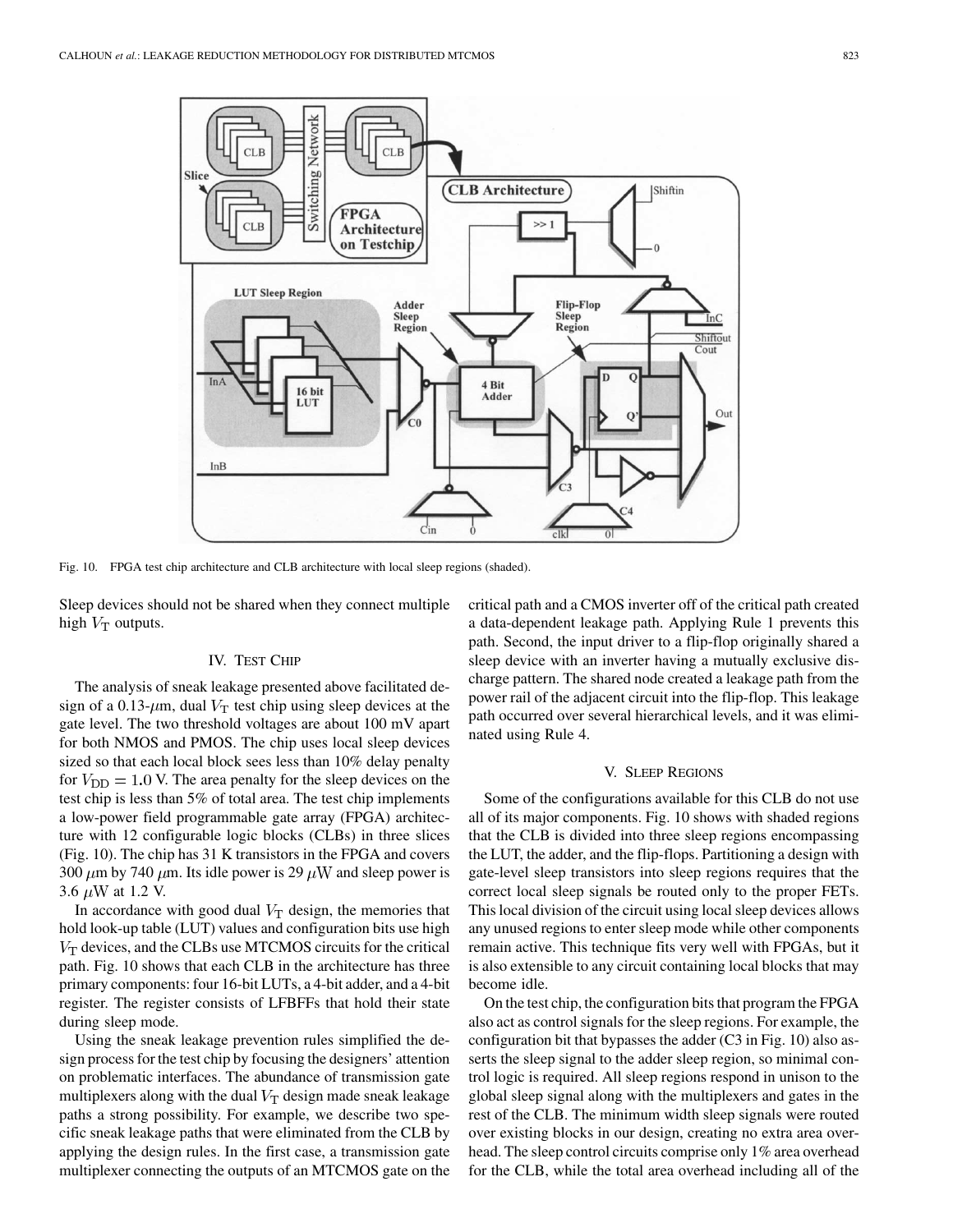**Sleep Region II** Re-partition MUX A into Sleep Region I and turn off T3 when Region I is asleep to prevent static current **Sleep Region II (active)** 

**Static Current Can<br>Occur if MUX A is** 

Fig. 11. Sleep region interface: partition to avoid static currents.

sleep devices and sleep control was less than 5% chip-wide. As mentioned previously, more random logic could require more complicated overhead. However, the existing enable signals or clock-gating signals could double as sleep signals in the same way that configuration bits do in the test chip.

As with sneak leakage analysis, the interfaces of the sleep regions require special attention. Specifically, a floating output from a sleeping circuit may drive the input of an active gate, thereby causing a static current path from power to ground. The FPGA architecture inherently avoids interfacing problems for sleep regions by using transmission gate multiplexers and thoughtful partitioning without requiring special circuits to latch the output of the sleeping region. Fig. 11 shows how the interface works for the flip-flop sleep region. Let us first assume that Mux A is included inside Region II, and Region I (flip-flop region) is asleep. The figure shows that either  $Q$  or  $Q$  will always drive the input to an active inverter, I1, because either T1 or T2 is on. If node Q or Q either floats or charges up to  $V_{\text{DD}}$  slowly, a large static current flows in I1 since MS1 is still on. Moving Mux A from Region II into Region I and turning off T3 when Region I is asleep ensures that the output of Mux A drives an off transmission gate and eliminates the static current problem.

The FPGA architecture is especially amenable to local sleep regions since the configuration bits only change during device programming. Thus, the unused components in a CLB never need to switch on during active operation. Local sleep regions also can work in architectures that require local blocks to transition into and out of sleep rapidly. Simulations show that the voltages at every node inside the CLB sleep regions settle to the correct, stable values within 4 ns during wake-up. This settling time is reasonable for one or two cycles in a low-power system. Thus, the use of an enable signal to turn sleep regions on and off at a local level seems feasible for generic architectures. Additionally, fine-grained sleep regions can be used in conjunction with other MTCMOS techniques for decreasing the wake-up time [[14\]](#page-7-0).

## VI. MEASURED RESULTS

The test chip confirms that gate-level sleep devices can provide standby leakage savings. Placing the entire chip in sleep mode provides a measured reduction in leakage current by from  $7.0\times$  to 8.6 $\times$ . These savings coincide with the expected order of magnitude based on the 100-mV  $V_T$  difference between the



Fig. 12. Oscilloscope plot of voltage drop over a current-sense resistor when entering sleep. Initial and final voltage values (adjusted for probe offset of 10 mV) show an  $8.2 \times$  savings in current drawn by the test chip. The test setup introduces a long time constant.

TABLE II SIMULATED AND MEASURED SLEEP REGION LEAKAGE SAVINGS FOR AN ACTIVE CLB

| Sleep Region<br>in sleep | Local Supply<br><b>Savings</b><br>(Simulated / | <b>Total CLB</b><br><b>Savings</b><br>(Simulated / |
|--------------------------|------------------------------------------------|----------------------------------------------------|
|                          | Measured)                                      | Measured)                                          |
| Flip-Flop                | 6.67X / 6.0X                                   | 1.15X/1.11X                                        |
| Adder                    | 1.08X / 1.11X                                  | 1.07X/1.10X                                        |
| LUT                      | 2.26X/2.51X                                    | 1.97X/2.19X                                        |

threshold voltages. The range in savings comes from different stored states during sleep. Fig. 12 presents an oscilloscope waveform that shows the voltage drop over a current-sense resistor when the entire chip enters sleep mode. The waveform shows an  $8.2 \times$  reduction corresponding to current savings. The measurement setup introduces a long time constant that dominates the chip response time. The measurements show chip-wide leakage savings during sleep mode that would not be possible if even a handful of sneak leakage currents exist in the circuit. In fact, sneak leakage paths in this architecture would cause dramatic increases in the total current during sleep mode because of floating nodes, described previously. The results show that the test chip design successfully avoids sneak leakage currents and gives standby leakage savings.

## *A. Sleep Region Leakage Savings*

The CLBs use three power supplies to facilitate measurement: flip-flop power supply, sleep power supply, and core supply. The sleep power supplies the sleep signal network, the FF supply powers the flip-flops, and the core supply powers the rest. All HSPICE simulations and measurements are for  $V_{\text{DD}}$  at 1.0 V.

Table II shows the simulated and measured leakage current reduction using sleep regions. The first column shows the factor reduction in current for the power supply that should change for the given sleep region (core supply for adder and LUT; FF supply for flip-flop). In all cases, the high  $V_T$  sleep signal network consumed negligible power relative to the rest of the circuits. Since the flip-flop sleep region has a separate power supply, we can measure exactly how the FF region reduces leakage during standby mode while retaining state. The measured 6.0 $\times$  reduction in leakage is less than the 8 $\times$  achieved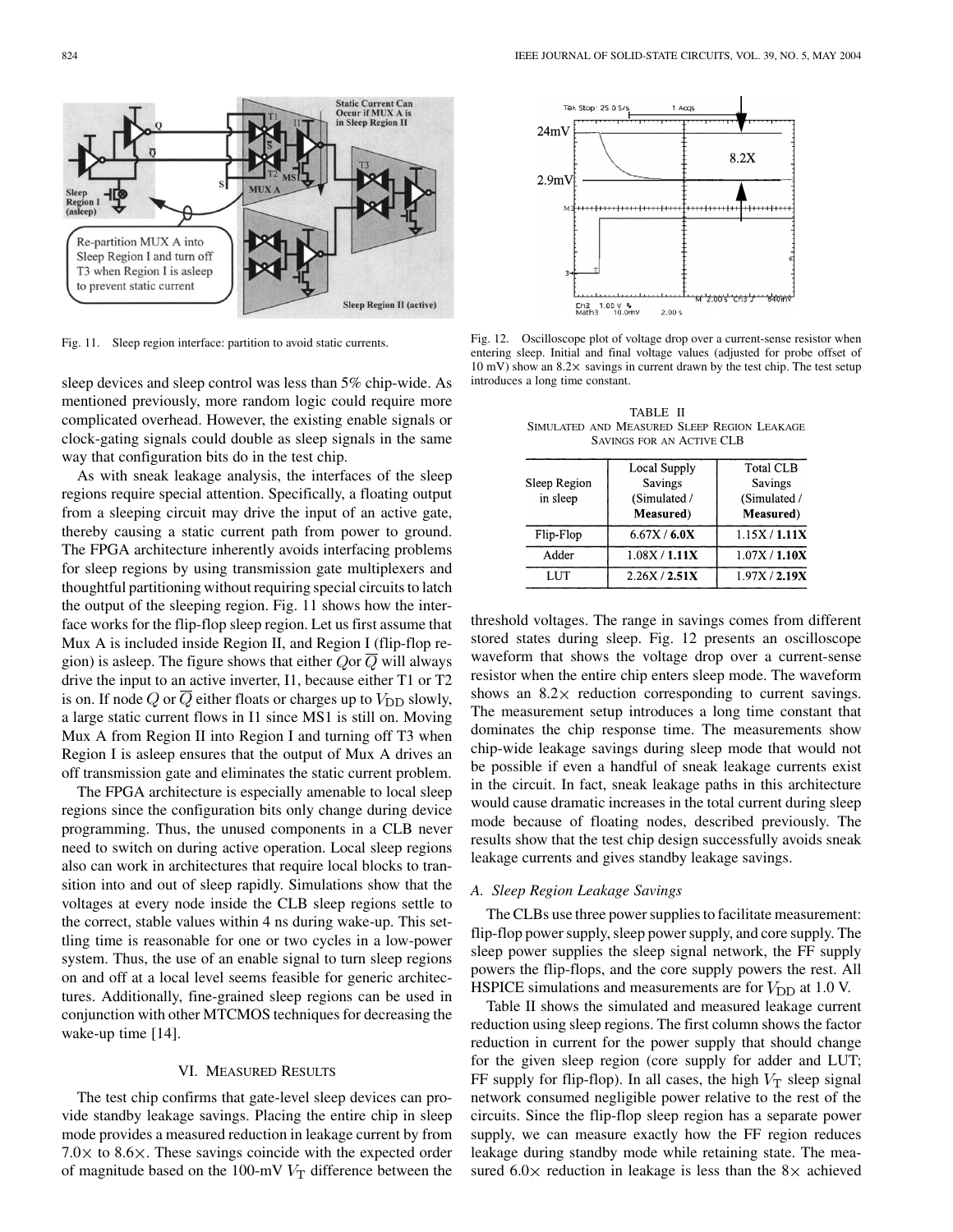<span id="page-7-0"></span>

Fig. 13. Annotated die photo.

by the whole chip largely because of the known sneak leakage path through the multiplexer at the sleep region interface. As previously mentioned, the total savings for the sleep region are reduced by this path, but they are still significant enough to justify placing the sleep region into sleep. The second column shows the factor reduction in steady-state current for the entire CLB when each sleep region is asleep. The LUT region provides the greatest savings since that circuitry comprises roughly 60% of the CLB area and uses large drivers for speed. The flip-flop region and adder region comprise 10% and 6% of the CLB area, respectively. As previously mentioned, the total chip-wide area penalty of the sleep devices is under 5%. The results show that the sleep regions give leakage savings of from  $10\%$  to 2.2 $\times$  for an active CLB in different configurations.

# VII. CONCLUSION

We have proposed a design approach using local sleep devices and provided an analysis of sneak leakage paths to facilitate the approach. We presented a set of design guidelines for preventing common sneak leakage paths. A  $0.13$ - $\mu$ m MTCMOS test chip confirms that gate-level sleep devices can prevent sneak leakage and provide total standby leakage savings measured from  $7.0\times$ to  $8.6 \times$  for different stored states. Fig. 13 shows the annotated die photo of the test chip. The three slices (containing 12 CLBs) cover 300  $\mu$ m by 740  $\mu$ m.

We also propose fine-grained sleep regions based on local sleep devices and implement them on the test chip. The sleep regions allow idle blocks to enter sleep mode while other circuit components remain active and with unaffected performance. The total steady-state power (clock-gated) for an active CLB reduces by from  $10\%$  to  $2.2\times$  for different configurations as shown in Table II.

### ACKNOWLEDGMENT

The authors would like to thank Cypress Semiconductor for chip fabrication.

#### **REFERENCES**

- [1] S. Borkar, "Design challenges of technology scaling," *IEEE Micro*, vol. 19, pp. 23–29, July–Aug. 1999.
- [2] A. Keshavarzi *et al.*, "Intrinsic leakage in low power deep submicron CMOS ICs," in *Proc. Int. Test Conf.*, 1997, p. 146.
- [3] S. Mutoh *et al.*, "1-V power supply high-speed digital circuit technology with multithreshold-voltage CMOS," *J. Solid-State Circuits*, vol. 30, pp. 847–854, Aug. 1995.
- [4] T. Inukai *et al.*, "Boosted Gate MOS (BGMOS): device/circuit cooperation scheme to achieve leakage-free giga-scale integration," in *Proc. IEEE Custom Integrated Circuits Conf.*, 2000, pp. 409–412.
- [5] H. Kawaguchi *et al.*, "A CMOS scheme for 0.5 V supply voltage with pico-ampere standby current," in *IEEE Int. Solid-State Circuits Conf. Dig. Tech. Papers*, 1998, pp. 192–193, 436.
- [6] S. Shigematsu *et al.*, "A 1-V high-speed MTCMOS circuit scheme for power-down applications," in *Symp. VLSI Circuits Dig. Tech. Papers*, 1995, pp. 125–126.
- [7] P. van der Meer *et al.*, "Ultra-low standby-currents for deep sub-micron VLSI CMOS circuits: smart series switch," in *Proc. IEEE Int. Symp. Circuits and Systems (ISCAS)*, vol. 4, 2000, pp. 1–4.
- [8] J. Kao and A. Chandrakasan, "MTCMOS sequential circuits," in *Proc. ESSCIRC*, 2001, pp. 332–339.
- [9] K. Usami *et al.*, "Automated selective multi-threshold design for ultra-low standby applications," in *Proc. Int. Symp. Low-Power Electronics and Design (ISLPED)*, 2002, pp. 202–206.
- [10] C. Bittlestone *et al.*, "Architecting ASIC libraries and flows in nanometer era," in *Proc. Design Automation Conf.*, 2003, pp. 776–781.
- [11] J. Kao et al., "MTCMOS hierarchical sizing based on mutual exclusive discharge patterns," in *Proc. Design Automation Conf.*, 1998, pp. 495–500.
- [12] M. Stan, "Low threshold CMOS circuits with low standby current," in *Proc. Int. Symp. Low-Power Electronics and Design (ISLPED)*, 1998, pp. 97–99.
- [13] B. H. Calhoun, F. Honore, and A. Chandrakasan, "Design methodology for fine-grained leakage control in MTCMOS," in *Proc. Int. Symp. Low-Power Electronics and Design (ISLPED)*, 2003, pp. 104–109.
- [14] K.-S. Min *et al.*, "Zigzag super cut-off CMOS (ZSCCMOS) block activation with self-adaptive voltage level controller: an alternative to clockgating scheme in leakage dominant era," in *IEEE Int. Solid-State Circuits Conf. Dig. Tech. Papers*, 2003, pp. 400–502.



**Benton H. Calhoun** received the B.S. degree in electrical engineering with a concentration in computer science from the University of Virginia, Charlottesville, in 2000. He received the M.S. degree from the Massachusetts Institute of Technology (MIT), Cambridge, in 2002, where he is currently working toward the Ph.D. degree.

His research interests include leakage reduction, sensor networks, and energy-efficient circuits.



**Frank A. Honoré** received the S.B. and S.M. degrees in electrical engineering and computer science from the Massachusetts Institute of Technology (MIT), Cambridge, in 1991 and 1994, respectively. Since fall 2000, he has been pursuing the Ph.D. degree at MIT.

He has held summer internships with Hewlett-Packard Stanford Park Division working on circuits for multipath fading and high-precision frequency synthesis test equipment. From 1997 to 2000, and during summer 2002, he was with Texas

Instruments Incorporated, Dallas, TX, as a Member of Technical Staff in the DSP Solutions Research and Development group. He has contributed to the development of high-speed switch fabrics, multichannel ADSL systems, 3G CDMA base station architectures, and MIMO antenna digital baseband systems. His research interests include energy-aware reconfigurable circuits and CAD for signal processing applications. He holds two U.S. patents and has several pending. He has authored or coauthored papers on scheduled communication in high-performance systems and implementation of wide-band CDMA, and a chapter in *The Application of Programmable DSPs in Mobile Communications* (Chichester, U.K.: Wiley, 2002).